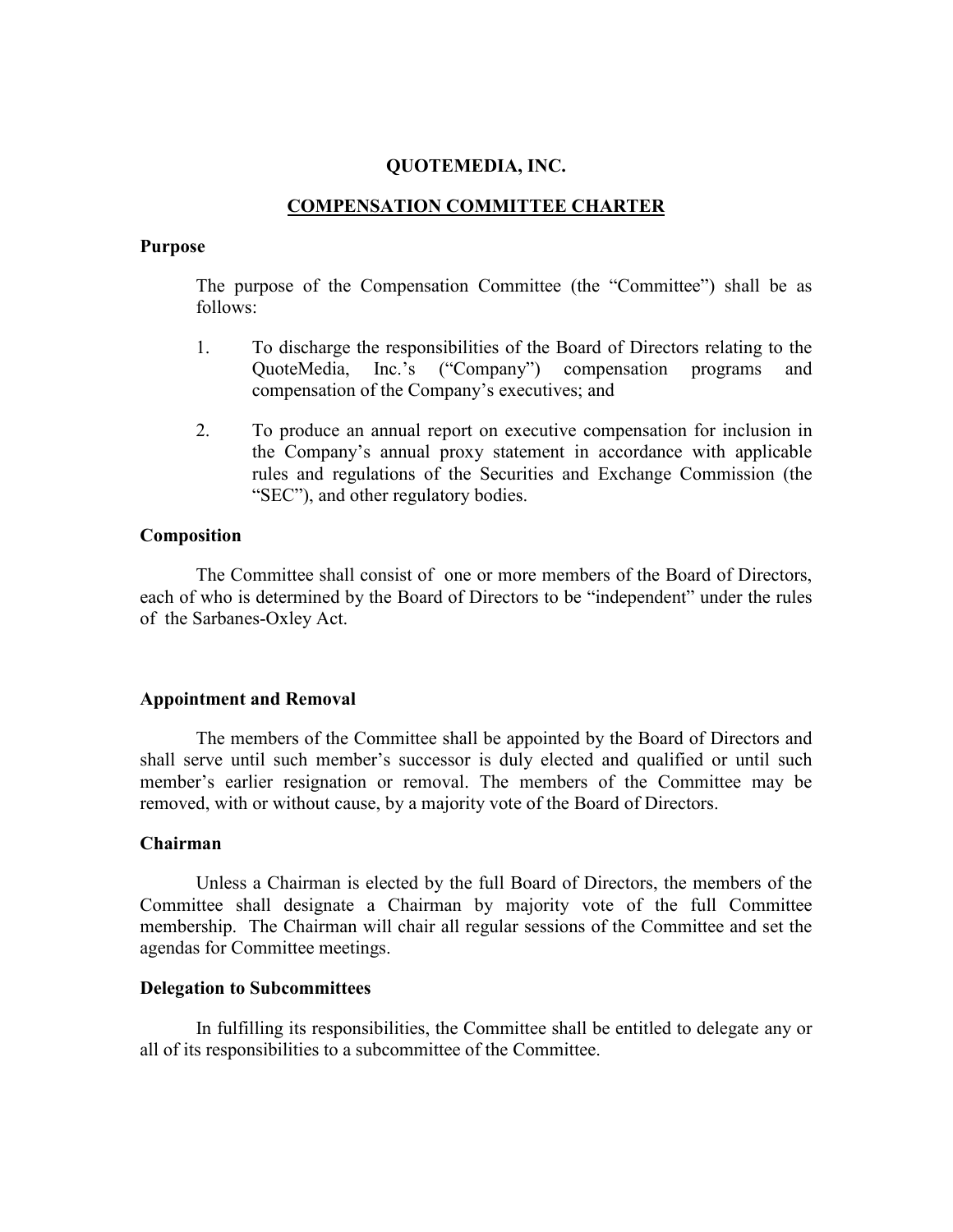## **Meetings**

The Committee shall meet as frequently as circumstances dictate. The Chairman of the Committee or any member of the Committee may call meetings of the Committee.

As part of its review and establishment of the performance criteria and compensation of designated key executives, the Committee should meet separately at least on an annual basis with the CEO and any other corporate officers as it deems appropriate. However, the Committee should also meet from time to time without such officers present, and in all cases, such officers shall not be present at meetings at which their performance and compensation are being discussed and determined. All meetings of the Committee may be held telephonically.

All non-management Directors who are not members of the committee may attend meetings of the Committee, but may not vote. In addition, the Committee may invite to its meetings any Director, member of management of the Company, and such other persons as it deems appropriate in order to carry out its responsibilities. The Committee may also exclude from its meetings any persons it deems appropriate in order to carry out its responsibilities.

## Duties and Responsibilities

The Committee shall carry out the duties and responsibilities set forth below. These functions should serve as a guide with the understanding that the Committee may determine to carry out additional functions and adopt additional policies and procedures as may be appropriate in light of changing business, legislative, regulatory, legal, or other conditions. The Committee shall also carry out any other responsibilities and duties delegated to it by the Board of Directors from time to time related to the purposes of the Committee outlined in this Charter.

In discharging its oversight role, the Committee is empowered to study or investigate any matter of interest or concern that the Committee deems appropriate and shall have the sole authority to retain, without seeking Board approval outside counsel or other experts for this purpose, including the authority to approve the fees payable to such counsel or experts and any other terms of retention.

# Setting Compensation for Executive Officers and Directors

- 1. Establish and review the overall compensation philosophy of the Company.
- 2. Review and approve the Company's corporate goals and objectives relevant to CEO and other executive officers' compensation, including annual performance objectives.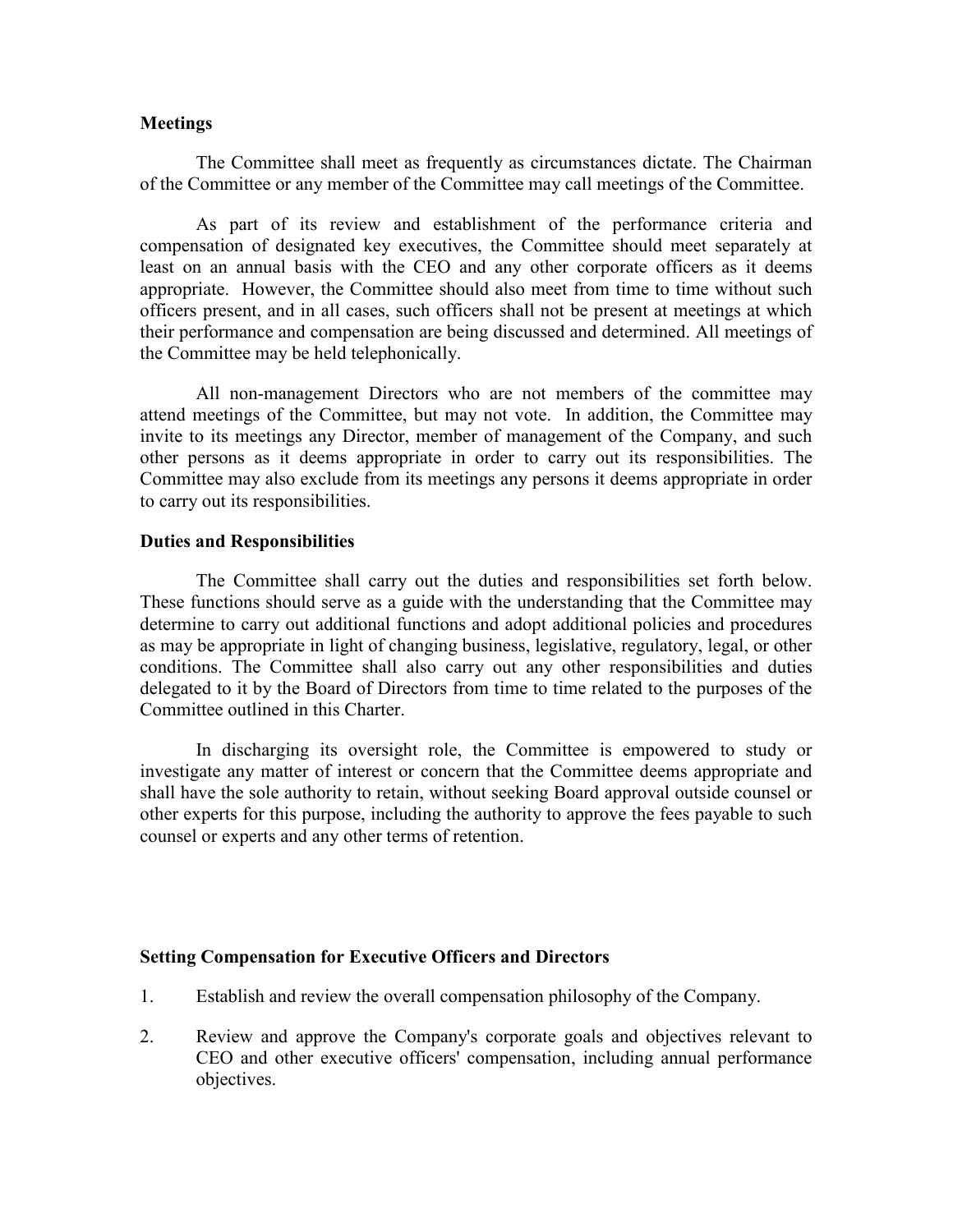- 3. Evaluate the performance of the CEO and other executive officers in light of those goals and objectives and, based on such evaluation, review and establish the annual salary, bonus, stock options, and other benefits, direct and indirect, of the CEO and other executive officers.
- 4. In determining the long-term incentive component of compensation for the CEO and other executive officers, the Committee should consider the Company's performance and relative shareholder return, the value of similar incentive awards to CEOs and other executive officers at comparable companies, and the awards give to the Company's CEO and other executive officers in past years. The Committee is not precluded from approving awards (with the ratification of the Board of Directors) as may be required to comply with applicable tax laws, such as Rule 162(m).
- 5. In connection with executive compensation programs:
	- (a) Review and approve executive compensation programs;
	- (b) Review on a periodic basis the operations of the Company's executive compensation programs to determine whether they are properly coordinated and achieving their intended purposes;
	- (c) Establish and periodically review policies for the administration of executive compensation programs; and
	- (d) Take steps to modify any executive compensation program that yields payments and benefits that are not reasonably related to executive and corporate performance.
- 6. Establish and periodically review policies in the area of senior management perquisites.
- 7. Consider policies and procedures pertaining to expense accounts of senior executives.
- 8. Review and recommend to the full Board of Directors compensation of Directors as well as Director's and officer's indemnification and insurance matters.
- 9. Review approve, any contracts or other transactions with current or former executive officers of the Company, including consulting arrangements, employment contracts, change-in-control, severance, or termination arrangements, and loans to employees made or guaranteed by the Company.